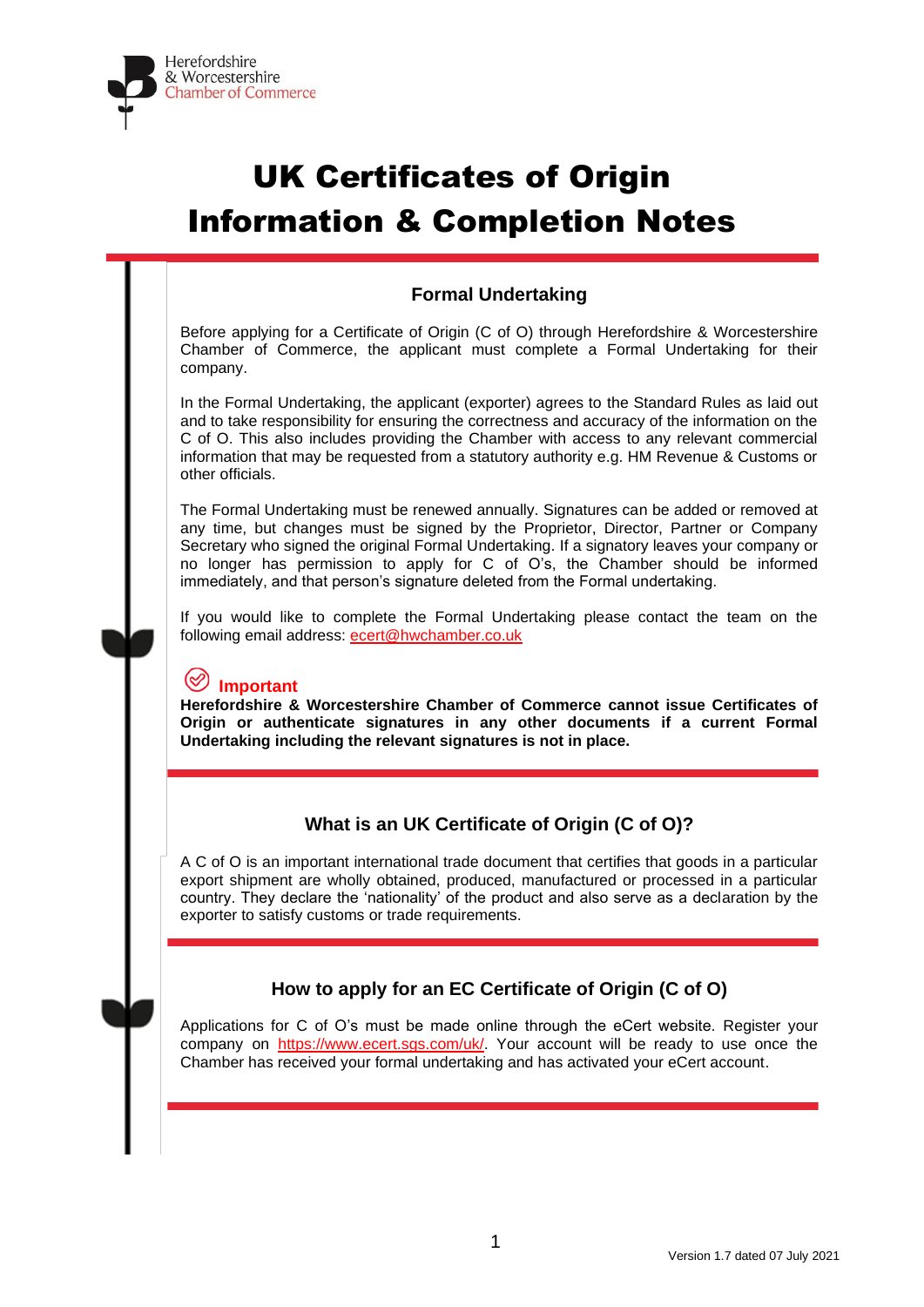# **How to Complete a Certificate of Origin (C of O)**

# **Important**

**All information as detailed in a C of O must be fully and accurately evidenced. The commercial or shipping invoice for the shipment must be provided. If all information is not covered on the invoice, a packing list can be used alongside the invoice. If the goods are not manufactured in the UK, evidence of origin will need to be provided (see Reverse – Manufacturers).**

To complete your application, the following rules and instructions should be followed:

#### **Box 1. Consignor**

Insert the name and address of the UK exporter/consignor of the goods. The address must end with "United Kingdom" in full. The name and address of an EU multi-national company on its own will no longer be allowed in this box but can be issued "for and on behalf of" an overseas company.

#### **Box 2. Consignee**

Insert the full name and address of the foreign recipient of the goods. If the consignment is made to order and the consignee is not known, then insert "To Order of… (the buyer's name and address) For shipment to… (the name of the country of destination)".

Abbreviations for countries are not acceptable apart from USA (instead of United States of America) and UAE (United Arab Emirates) e.g. UK cannot be used.

#### **Box 3. Country of Origin**

Insert the country of origin of the goods. UK Origin will be declared first followed by goods originating in the other countries in alphabetical order. As we are no longer in the European Union, or the transition period, we will no longer use either "European Community" or "European Union" in Box 3.

#### **Box 4. Transport details (Optional)**

Although the method of transport of the goods can be indicated, e.g. road, airfreight, sea freight etc. It is an option box and therefore it can be left blank. Where more than one method of transport is being used insert "Mixed transport". We would recommend the name of vessels are not used unless it is required as part of a letter of credit, as vessels used can be changed prior to shipment.

#### **Box 5. Remarks**

This can be left blank unless the Replacement statement is required or any additional information e.g. Letter of Credit details need to be quoted (if this is quoted a copy of the Letter of Credit will need to be provided as evidence).

Replacement statement This may be required if the origin has been lost or contained errors.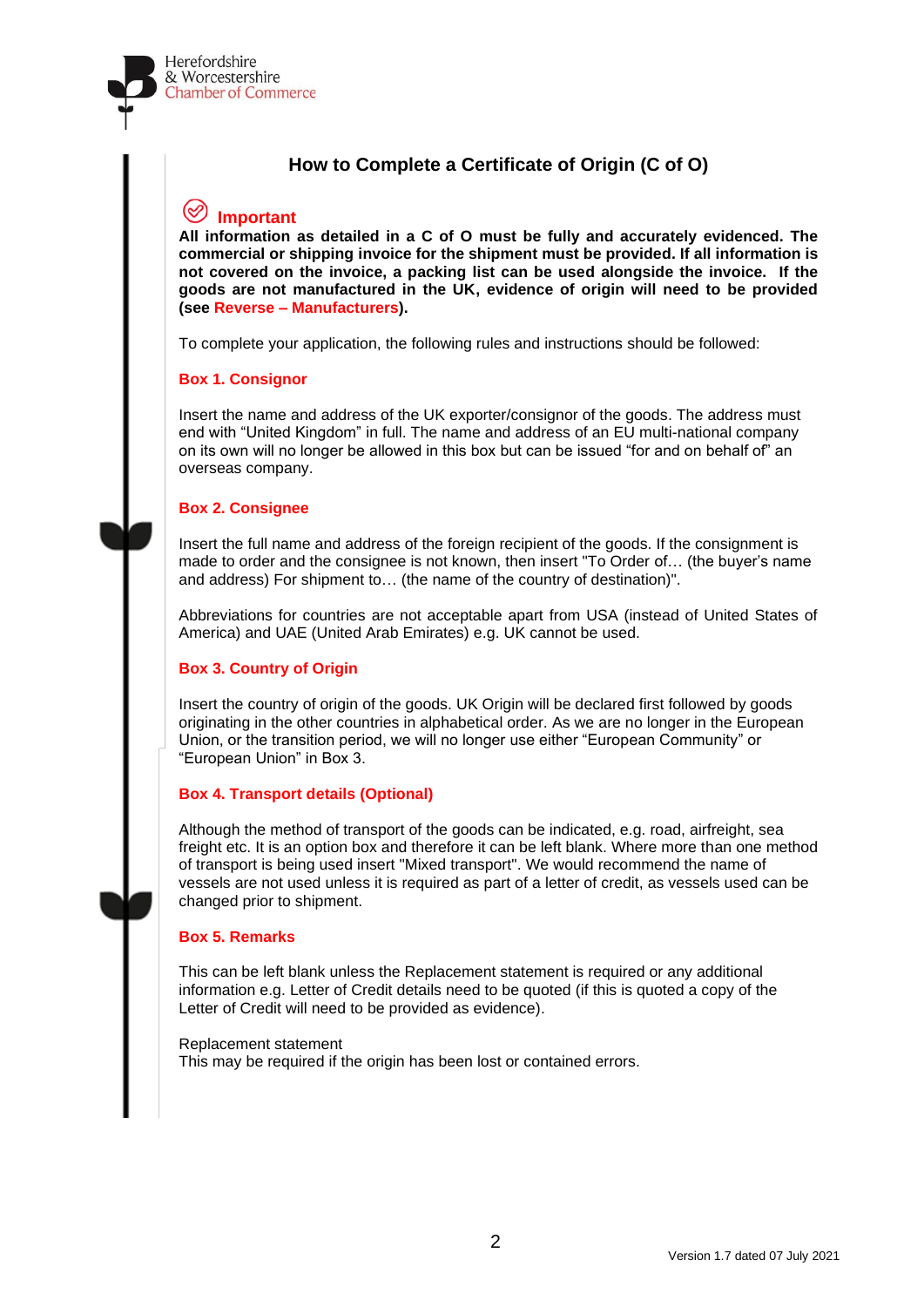

Select replacement from the drop down box then enter detail of the previously issued C of O: "This Certificate cancels and replaces Certificate of Origin no. (enter C of O no. including letters) issued by the (enter name of original issuing body/Chamber of Commerce) on (enter original C of O date of issue)".

The replacement certificate must be exactly the same as the original certificate. If the original certificate cannot be returned, a letter on the applicant's company letterhead and signed by the applicant must be supplied, explaining why it cannot be returned, detailing the RA certificate no. and date stamp of the original certificate and requesting a replacement.

#### **Box 6. Marks and Numbers**

Detail the actual marks and numbers stencilled or otherwise affixed to the packages being shipped. If the package is addressed to the Consignee only, the words "As Addressed" or "Fully Addressed" can be detailed instead of the full Consignee detail. If the packages are not marked at all, the word "Unmarked" or ''No Marks' must be detailed.

#### **Box 6. Description of Goods**

#### *Number and kind of packages*

Insert the number and type of packages to be consigned. The words package or parcel cannot be used as they do not define the type of packaging used. You may use pallets, cartons, crates, boxes, cardboard boxes, bales, rolls, kegs, jiffy bag, paper packet, plastic packet, or skid.

If the goods are packed inside a dedicated container for that shipment, you can detail  $1 \times$ Container etc. If containerised, you may detail the container no. and seal no. if you so wish. The same goes if goods are packed inside a dedicated lorry for that shipment. If the goods are not packed in any way or form, the words "Unpacked", "in bulk" or "loose" may be used.

#### *Description of goods*

A full commercial description of the goods is required. This must clearly indicate the nature of the goods and should not be vague or general e.g. spare parts, nor should it solely be given by reference to a trademark or brand name E.g. 'Hoover' instead of Hoover vacuum cleaner or a catalogue number with no description.

Insert the description of the goods. This must be sufficient detail to clearly indicate the nature of the goods. Descriptions must not be too general, vague, ambiguous, or solely given by trademark or brand name e.g. Spare parts or Hoovers or something similar. Should there be insufficient space in box 6 to describe all the goods adequately, then it is permissible to insert a general description of the goods followed by the phrase "as per invoice number ... dated…".

#### **Box 6. Free Text**

This box can contain any other information that the applicant wants to add e.g. Notify party details, declaration of origin, contract details etc.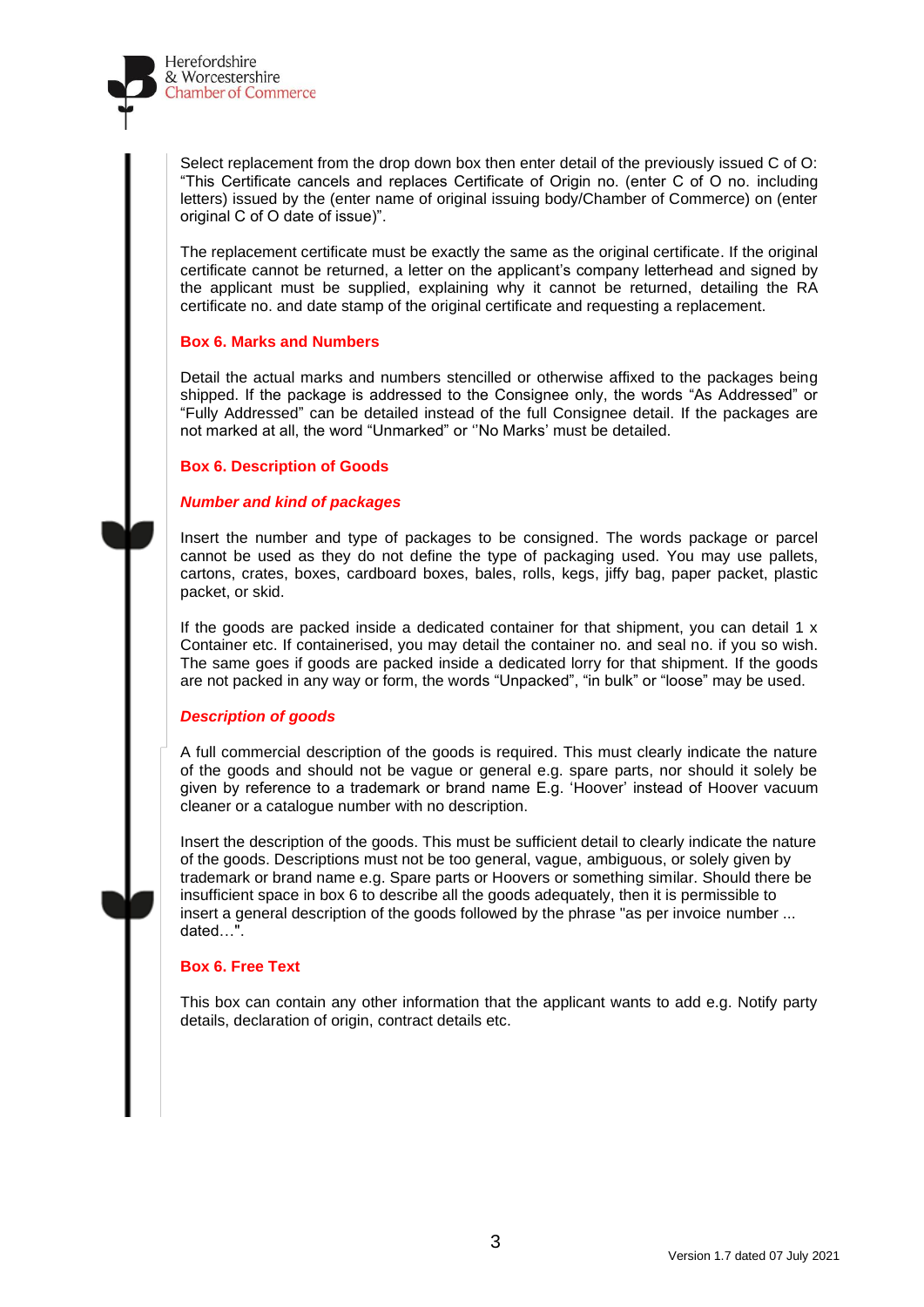

#### **Box 7. Quantity**

Insert gross and net weight in kilos. The weight can be shown in imperial, but a metric weight must also be shown. Should the weight be unknown, this detail may be replaced by other identifying particulars e.g. number of individual items, metres, litres etc.

#### **Box 8. Place**

The Chamber stamps as normal following standard procedures.

#### **Box 9. Applicant**

This box must be only be used by an applicant if the applicant is an agent of the exporter e.g. If a freight forwarder is applying for a C of O on behalf of the consignor of the goods. The agent must detail their name and address in this box.

#### **Reverse – Origin Declaration (pink part of the C of O)**

The applicant must tick the box or boxes in the case of multiple origins, appropriate to the goods in question. There are three statements to choose from:

1. *"The goods were manufactured/produced (delete as appropriate) in the United Kingdom wholly from United Kingdom materials or components by the company named below".* This relates to UK raw materials or goods manufactured from UK raw materials (minerals, farmed meat, vegetables, and fish). If the product/materials contain any components/items of non-United Kingdom origin, then option 2 should be selected.

2. *"The goods whilst not wholly of United Kingdom components or materials, are entitled to be considered as of United Kingdom origin, by virtue of the economically justified substantial process which has occurred in the United Kingdom, as indicated below".* This option should be selected if you are not 100% sure that the materials or components are wholly of United Kingdom origin. Most manufactured goods contain some component parts which were manufactured overseas so this option is usually the most appropriate

3. *"The goods are of foreign origin as proved by the documents attached to this application as per Standard Rules (e.g. foreign certificate of origin, certified invoice, customs declaration or other documents)".* The country or countries of origin must be declared in box. 3. Supporting documents need to be supplied as evidence of origin.

#### (≪ **Important**

**The consignee does not see the pink application part of a C of O. Addresses and evidence of origin is for the Chamber's use only and all detail is classed as confidential. When applying for a C of O using the express option in eCert (applicant prints electronically stamped C of O on their premises), the pink form is to be kept by the applicant. When applying for a C of O using the standard postal method in eCert, the Chamber prints the C of O and applies a wet stamp and signature (the Chamber keeps the pink part of the application).**

#### **Reverse – Manufacturers (pink part of the C of O)**

The company name and address of all relevant manufacturers/producers must be detailed including the country in which they are based at the end of the address.